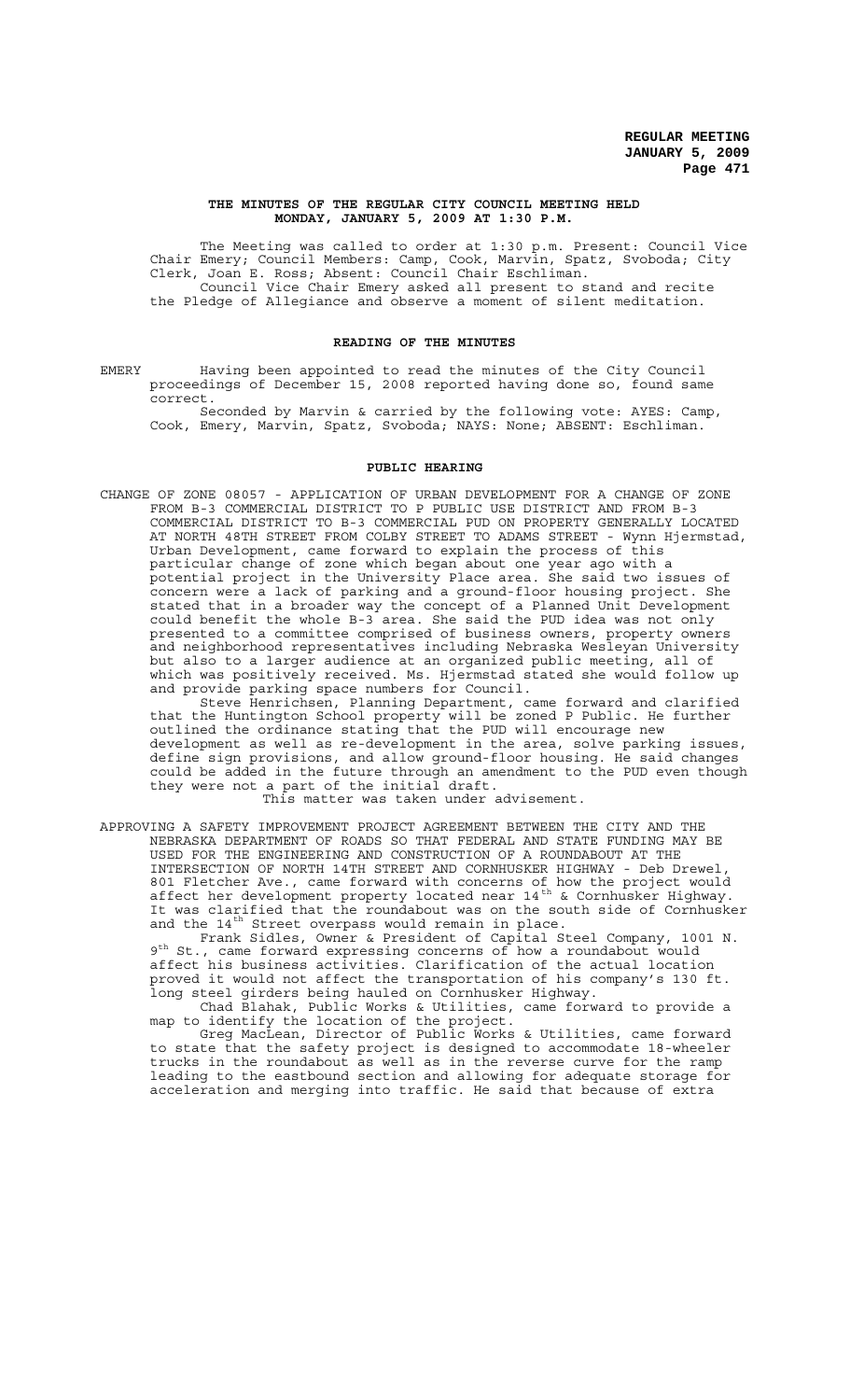room, this roundabout would be larger in comparison to those on Sheridan Blvd. Mr. MacLean said once this project has gone through the public process, Public Works could share the results in a Pre-Council or Council setting.

Randy Hoskins, Public Works & Utilities Asst. City Engineer, came forward to answer questions about the time table stating that design and prep work would start in 2009 with construction to follow in 2010. He responded stating there would be public open houses in the early stages. John V. Hendry, City Attorney, came forward to clarify how to ensure final design to be approved by Council.

This matter was taken under advisement.

SPECIAL PERMIT 384F - APPLICATION OF TABITHA, INC. TO AMEND THE TABITHA HEALTH CARE SERVICES SPECIAL PERMIT TO ADD AN APPROXIMATELY 63-PERSON ASSISTED LIVING FACILITY AND TO EXPAND THE BOUNDARY OF THE CAMPUS TO PROVIDE AN ADDITIONAL 65 PARKING SPACES, WITH REQUEST TO WAIVE SETBACKS AND HEIGHT REQUIREMENTS, ON PROPERTY GENERALLY LOCATED AT SOUTH 48TH STREET AND RANDOLPH STREET - Joe Hakenkamp, Tabitha Inc., 4720 Randolph St., came forward to answer questions about the expansion of Tabitha Health Care Services. He said over 1800 Nebraskans rely on Tabitha's services daily to maintain their independence, dignity and health; consequently, over 1,000 employees compassionately serve these needs utilizing Tabitha's housing and support services. Mr. Hakenkamp said they have received neighborhood support, have spoken to the Witherbee Neighborhood Association and have held an open house prior to the Planning Commission's meeting.

This matter was taken under advisement.

**\*\* END OF PUBLIC HEARING \*\***

### **COUNCIL ACTION**

#### **REPORTS OF CITY OFFICERS**

APPROVING THE APPOINTMENT OF FRED HOKE AS DIRECTOR OF BUILDING AND SAFETY EFFECTIVE DECEMBER 15, 2008 - CLERK read the following resolution, introduced by Doug Emery.<br>MARVIN Moved its adoption:

MARVIN Moved its adoption:

A-85191 BE IT RESOLVED by the City Council of the City of Lincoln, Nebraska:

That the appointment of Fred Hoke to the position of Director of Building and Safety effective December 15, 2008, is hereby approved and ratified.

Introduced by Doug Emery

Seconded by Svoboda & carried by the following vote: AYES: Camp, Cook, Emery, Marvin, Spatz, Svoboda; NAYS: None; ABSENT: Eschliman.

RESOLUTION APPROVING THE ASSESSMENT OF THE COST OF CONSTRUCTION OF PAVING DISTRICT 2628 PAVING UNIT 140 DESCRIBED AS ALL THAT PORTION OF NORTH 36TH STREET LYING BETWEEN THE SOUTH CURB LINE OF W STREET AND THE NORTH CURB LINE OF VINE STREET FOR THE BOARD OF EQUALIZATION TO BE HELD MONDAY, JANUARY 12, 2009 AT 1:30 P.M. - CLERK requested a motion to approve the assessment date of January 12, 2009 at 1:30 p.m.<br>MARVIN So moved.

So moved.

Seconded by Svoboda & carried by the following vote: AYES: Camp, Cook, Emery, Marvin, Spatz, Svoboda; NAYS: None; ABSENT: Eschliman.

AFFIDAVIT OF MAILING FOR THE BOARD OF EQUALIZATION TO BE HELD MONDAY, JANUARY 12, 2009, AT 1:30 P.M. - CLERK presented said report which was placed on file in the Office of the City Clerk.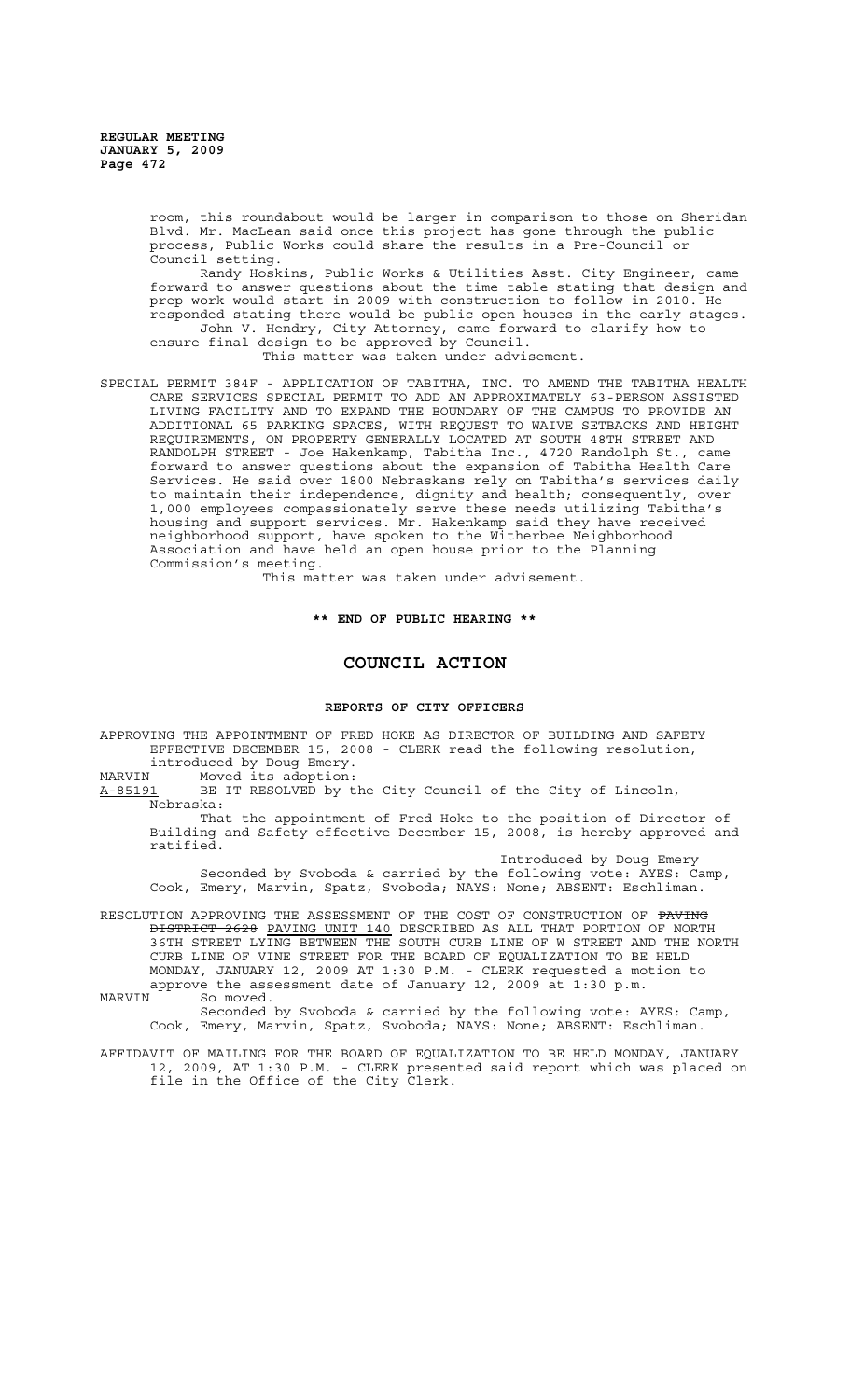APPROVING THE DISTRIBUTION OF FUNDS REPRESENTING INTEREST EARNINGS ON SHORT-TERM INVESTMENTS OF IDLE FUNDS DURING THE MONTH ENDED NOVEMBER 30, 2008 - CLERK read the following resolution, introduced by Dan Marvin, who

moved its adoption:<br>A-85192 BE IT RESOLVE BE IT RESOLVED by the City Council of the City of Lincoln, Nebraska:

That during the month ended November 30, 2008, \$440,812.31 was earned from the investments of "IDLE FUNDS". The same is hereby distributed to the various funds on a pro-rata basis using the balance of each fund and allocating a portion of the interest on the ratio that such balance bears to the total of all fund balances.

Introduced by Dan Marvin Seconded by Svoboda & carried by the following vote: AYES: Camp, Cook, Emery, Marvin, Spatz, Svoboda; NAYS: None; ABSENT: Eschliman.

- CLERK'S LETTER AND MAYOR'S APPROVAL OF RESOLUTIONS AND ORDINANCES PASSED BY THE CITY COUNCIL ON DECEMBER 8, 2008 - CLERK presented said report which was placed on file in the Office of the City Clerk. **(27-1)**
- CLERK'S LETTER AND MAYOR'S APPROVAL OF RESOLUTIONS AND ORDINANCES PASSED BY THE CITY COUNCIL ON DECEMBER 15, 2008 - CLERK presented said report which was placed on file in the Office of the City Clerk. **(27-1)**

### **PETITIONS & COMMUNICATIONS - NONE**

### **MISCELLANEOUS REFERRALS**

- SETTING THE HEARING DATE OF MONDAY, FEBRUARY 2, 2009 AT 1:30 P.M. ON THE NOTICE OF APPEAL OF KATIE HALPERIN, WASHINGTON SQUARE, LLC APPEALING FROM THE DETERMINATION OF IMPACT FEES IMPOSED FOR THE WASHINGTON SQUARE REDEVELOPMENT PROJECT ON THE FOLLOWING ENUMERATED PROPERTIES: 1537 SOUTH 19TH STREET, 1525 SOUTH 19TH STREET, 1533 SOUTH 19TH STREET AND 1529 SOUTH 19TH STREET - CLERK requested a motion to approve the hearing date of Monday, February 2, 2009 at 1:30 p.m.
- MARVIN So<sup>noved</sup>. Seconded by Svoboda & carried by the following vote: AYES: Camp,

# Cook, Emery, Marvin, Spatz, Svoboda; NAYS: None; ABSENT: Eschliman.

### **LIQUOR RESOLUTIONS - NONE**

### **ORDINANCES - 2ND READING & RELATED RESOLUTIONS (as required)**

- APPROVING A SIX-YEAR LEASE AGREEMENT BETWEEN THE CITY AND FRONTIER HARLEY DAVIDSON INC. FOR SEVEN POLICE MOTORCYCLES - CLERK read an ordinance, introduced by Doug Emery, an ordinance accepting and approving a lease agreement between the City of Lincoln, Nebraska and Frontier Harley Davidson, Inc. For seven Harley Davidson police motorcycles for use by the Police Department, the second time.
- CHANGE OF ZONE 08057 APPLICATION OF URBAN DEVELOPMENT FOR A CHANGE OF ZONE FROM B-3 COMMERCIAL DISTRICT TO P PUBLIC USE DISTRICT AND FROM B-3 COMMERCIAL DISTRICT TO B-3 COMMERCIAL PUD ON PROPERTY GENERALLY LOCATED AT NORTH 48TH STREET FROM COLBY STREET TO ADAMS STREET - CLERK read an ordinance, introduced by Doug Emery, an ordinance amending the Lincoln Zoning District Maps attached to and made a part of Title 27 of the Lincoln Municipal Code, as provided by Section 27.05.020 of the Lincoln Municipal Code, by changing the boundaries of the districts established and shown thereon, the second time.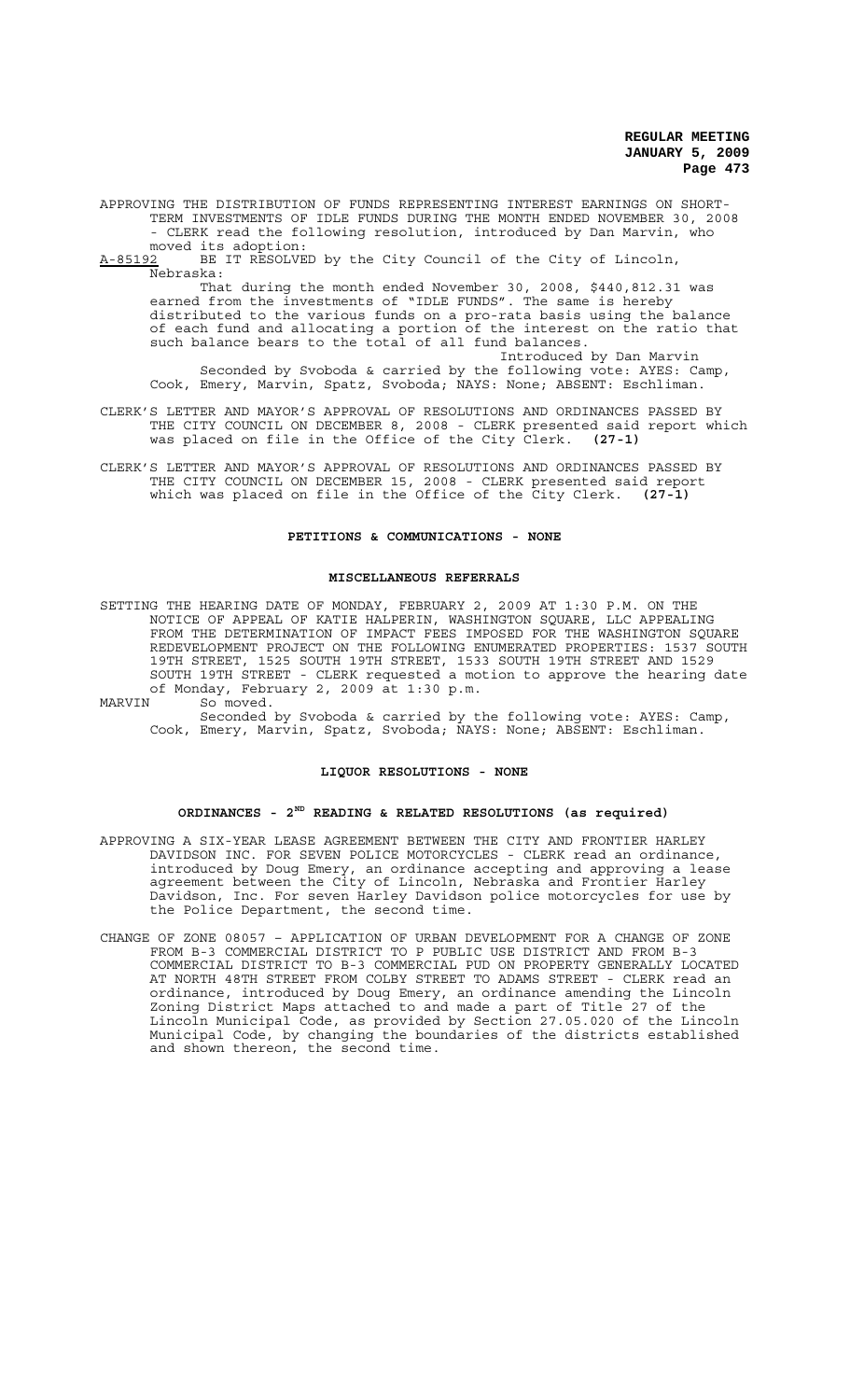### **PUBLIC HEARING RESOLUTIONS**

APPROVING A SAFETY IMPROVEMENT PROJECT AGREEMENT BETWEEN THE CITY AND THE NEBRASKA DEPARTMENT OF ROADS SO THAT FEDERAL AND STATE FUNDING MAY BE USED FOR THE ENGINEERING AND CONSTRUCTION OF A ROUNDABOUT AT THE INTERSECTION OF NORTH 14TH STREET AND CORNHUSKER HIGHWAY. (11/17/08 - P.H. & ACTION CON'T. TO 12/1/08) (12/1/08 - ACTION DELAYED 1 WEEK TO 12/8/08) (12/8/08 - ACTION DELAYED 1 WEEK TO 12/15/08) (12/15/08 - P.H. RE-OPENED W/ACTION ON 1/5/09) - PRIOR to reading:

SVOBODA Moved MTA #1 on Bill No. 08R-291 that would require approval of final design by City Council.

Seconded by Spatz & carried by the following vote: AYES: Camp, Cook, Emery, Marvin, Spatz, Svoboda; NAYS: None; ABSENT: Eschliman. CLERK Read the following amended resolution, introduced by John Spatz, who moved its adoption:<br>A-85193 BE IT RESOLVED by

BE IT RESOLVED by the City Council of the City of Lincoln, Nebraska:

That the attached Agreement between the City of Lincoln and the State of Nebraska Department of Roads for Project No. HSIP-5227(7), State CN-12944, City Project No. 701075, for the engineering and construction of a roundabout at the intersection of North 14th Street and Cornhusker Highway, in accordance with the terms and conditions contained in said Agreement, is hereby approved and the Mayor is authorized to execute the same on behalf of the City of Lincoln. Final design shall be approved by City Council.

The City Clerk is directed to return the executed copies of the Agreement to the Public Works and Utilities Department, for transmittal and execution by the State Department of Roads.

Introduced by John Spatz Seconded by Cook & carried by the following vote: AYES: Camp, Cook, Emery, Marvin, Spatz, Svoboda; NAYS: None; ABSENT: Eschliman.

SPECIAL PERMIT 384F - APPLICATION OF TABITHA, INC. TO AMEND THE TABITHA HEALTH CARE SERVICES SPECIAL PERMIT TO ADD AN APPROXIMATELY 63-PERSON ASSISTED LIVING FACILITY AND TO EXPAND THE BOUNDARY OF THE CAMPUS TO PROVIDE AN ADDITIONAL 65 PARKING SPACES, WITH REQUEST TO WAIVE SETBACKS AND HEIGHT REQUIREMENTS, ON PROPERTY GENERALLY LOCATED AT SOUTH 48TH STREET AND RANDOLPH STREET - CLERK read the following resolution, introduced by Doug Emery.

MARVIN Moved its adoption:

A-85194 MHEREAS, Tabitha, Inc. has submitted an application designated as Special Permit No. 384F for authority to add an assisted living facility and to expand the boundary of the campus of its health care facility to provide additional parking, with a request to reduce the front yard setback from 45 feet to 25 feet and adjust the allowed height from 35 feet to 40 feet, on property generally located at South 48th Street and Randolph Street, legally described as:

Lot 22 I.T., the south 40' of Lot 99, Lots 100, 101,

115, 116, 117 and 118, Witherbee Gardens, Lincoln, Lancaster County, Nebraska; <u>(Northwest Quarter,</u>

Section 29-10-7)<br>WHEREAS, the rea the real property adjacent to the area included within the site plan for the assisted living facility and parking lot will not be adversely affected; and

WHEREAS, said site plan together with the terms and conditions hereinafter set forth are consistent with the intent and purpose of Title 27 of the Lincoln Municipal Code to promote the public health, safety, and general welfare.

NOW, THEREFORE, BE IT RESOLVED by the City Council of the City of Lincoln, Nebraska:

That the application of Tabitha, Inc., hereinafter referred to as "Permittee", to add an assisted living facility and to expand the boundary of the campus of its health care facility to provide additional parking on property legally described above be and the same is hereby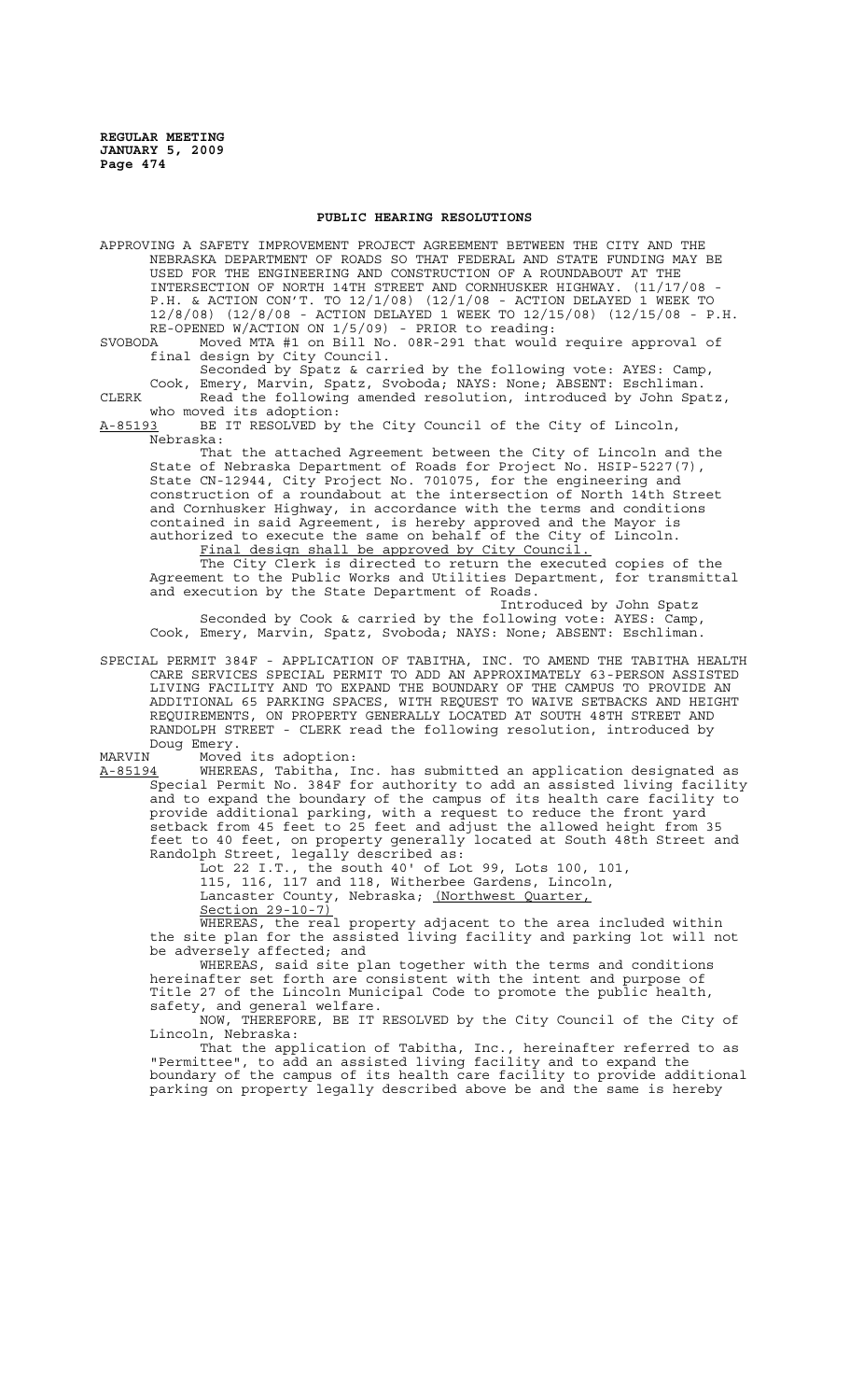granted under the provisions of Section 27.63.080 of the Lincoln Municipal Code upon condition that construction of said assisted living facility and parking lot be in substantial compliance with said application, the site plan, and the following additional express terms, conditions, and requirements:

1. This permit approves an expansion of the existing health care facility including a 63-bed assisted living facility, a new front entrance and office area to the main building, and a 65-stall parking lot north of J Street with adjustments reducing the front setback from 45 feet to 25 feet and increasing the maximum height from 35 feet to 40 feet for the new assisted living facility.

2. Before receiving building permits:<br>a. The Permittee must submit a

The Permittee must submit a revised and reproducible final site plan including five copies with all required revisions to the Planning Department showing the following revisions:

i. Revise the area calculations on the site plan to include the areas north of J Street.

ii. Show the setbacks for the areas north of J Street.

iii. Delete the landscaping shown and add a note that states, "All landscaping to be provided per LMC and Design Standards at the time of buildings permit with two exceptions. Required landscaping extending from the South 46th Street driveway to the south lot line west of the assisted living facility shall consist of 80% screen up to 10' in height, with one-half the screen growing to a mature height of at least 30' in height. Screening for existing 17 parking spaces in the front yard along South 48th Street to consist of a 90%,  $3'$  tall screen."<br>iv. Add a sidewalk along the south side of the

Add a sidewalk along the south side of the proposed entrance driveway off South 46th Street, along with a connection across the parking lot median to the sidewalk extending north to J Street.

v. Add a note that states, "Concept plans included a pitched-roof design for the assisted living facility. Change to a flat roof design must be approved by administrative amendment."

b. The construction plans must substantially comply with the approved plans.

3. Before occupying the buildings, all development and construction must substantially comply with the approved plans. 4. All privately-owned improvements, including landscaping, must

be permanently maintained by the Permittee.

5. The physical location of all setbacks and yards, buildings, parking and circulation elements, and similar matters must be in substantial compliance with the location of said items as shown on the approved site plan.

6. The terms, conditions, and requirements of this resolution shall run with the land and be binding on the Permittee, its successors, and assigns.

7. The site plan as approved by this resolution voids and supersedes all previously approved site plans, however, the terms, conditions and requirements in all resolutions approving previous permits shall remain in full force and effect except as specifically amended by this resolution.

8. The Permittee shall sign and return the City's letter of acceptance to the City Clerk within 60 days following approval of the special permit, provided, however, said 60-day period may be extended up to six months by administrative amendment. The City Clerk shall file a copy of the resolution approving the special permit and the letter of acceptance with the Register of Deeds, filing fees therefor to be paid in advance by the Permittee.

Introduced by Doug Emery Seconded by Cook & carried by the following vote: AYES: Camp, Cook, Emery, Marvin, Spatz, Svoboda; NAYS: None; ABSENT: Eschliman.

APPROVING A THREE-YEAR CONTRACT BETWEEN THE CITY AND CONTINUUM EMPLOYEE ASSISTANCE TRAINING CONSULTING FOR EMPLOYEE ASSISTANCE PROGRAM SERVICES FOR A PERIOD BEGINNING JANUARY 1, 2009 AND ENDING DECEMBER 31, 2011 -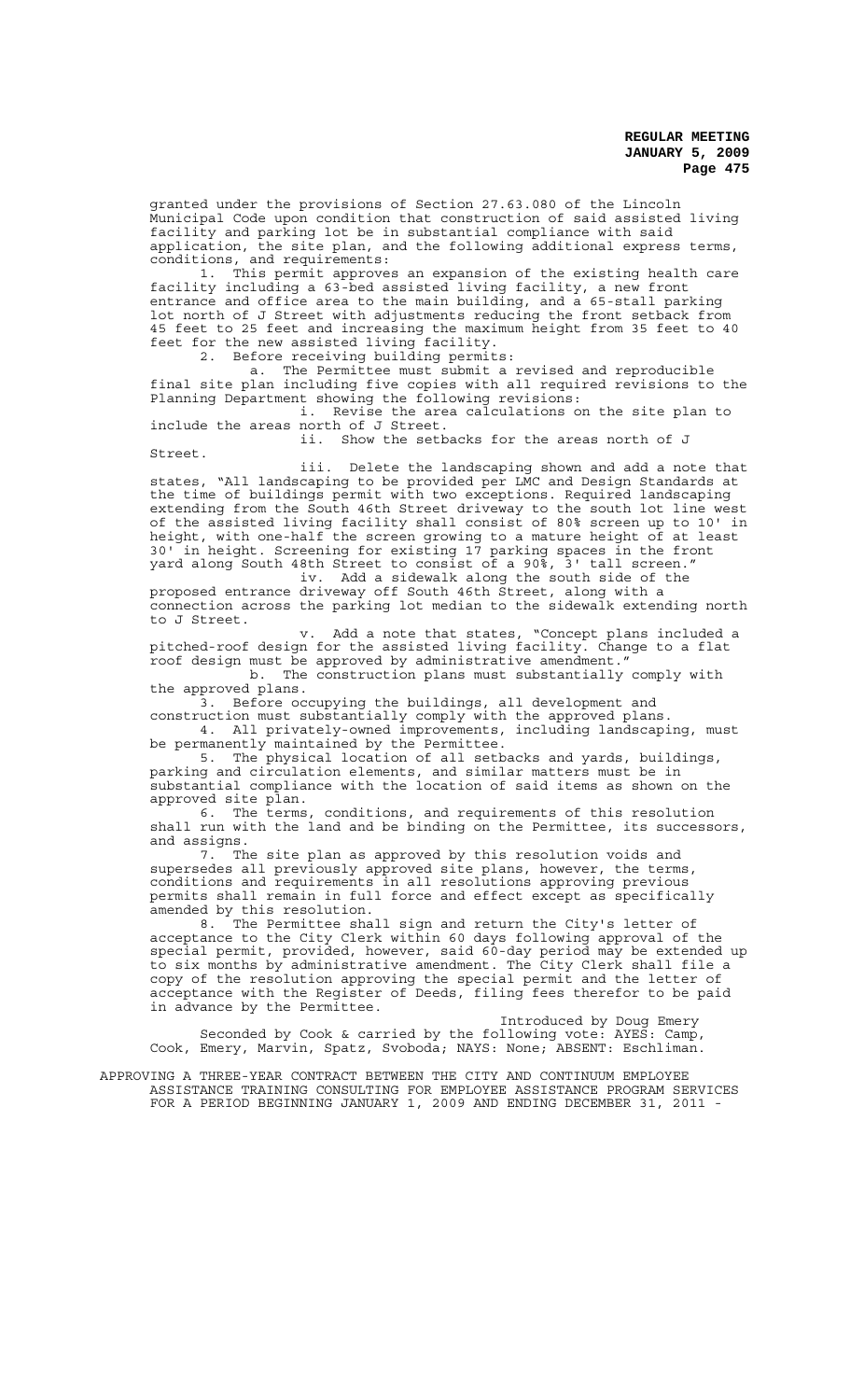CLERK read the following resolution, introduced by Doug Emery.<br>MARVIN Moved its adoption: MARVIN Moved its adoption:<br><u>A-85195</u> WHEREAS, there are

WHEREAS, there are employees working for the City of Lincoln who may, from time to time, experience problems which affect job performance; and

WHEREAS, Continuum Employee Assistance has established programs of assessment and referral in areas such as alcohol abuse, family, marital, emotional, financial, and legal concerns; and

WHEREAS, it is in the best interest of the employees of the City of Lincoln to have available to them the program of assisting and rehabilitating those employees who may have personal problems affecting job performance.

NOW, THEREFORE, BE IT RESOLVED by the City Council of the City of Lincoln, Nebraska:

That the attached contract by and between the City of Lincoln and Continuum Employee Assistance - Training - Consulting for a term of January 1, 2009 through December 31, 2011, is hereby accepted and approved on behalf of the City and the Mayor is hereby authorized to execute said contract on behalf of the City and to bind the City pursuant to the terms and conditions contained in the said contract.

BE IT FURTHER RESOLVED that the fees for the services provided by Continuum Employee Assistance, pursuant to the terms and conditions of the contract, shall be \$67,300 for 2009, \$67,300 for 2010, and \$67,300 for 2011, all as set forth in the contract between the parties. The fee for HelpNet Services shall be \$3.00 per employee per year based on the employee count at the start of each year. The fee for 2009 is \$5,964.00. Introduced by Doug Emery

Seconded by Svoboda & carried by the following vote: AYES: Camp, Cook, Emery, Marvin, Spatz, Svoboda; NAYS: None; ABSENT: Eschliman.

ASSESSING THE COST OF DEMOLITION OF THE UNSAFE BUILDINGS AT 1245 NORTH 21  $^{\mathrm{ST}}$ STREET AND 2040 SOUTH 18TH STREET - PRIOR to reading:

SVOBODA Moved MTA #1 amending Bill No. 08R-322 in the following manner: 1. On page  $1$ , lines  $2$  and 3, delete the language, "sitting as a Board of Equalization,".

Seconded by Cook & carried by the following vote: AYES: Camp, Cook, Emery, Marvin, Spatz, Svoboda; NAYS: None; ABSENT: Eschliman. CLERK Read the following amended resolution, introduced by Doug Emery.<br>MARVIN Moved its adoption: MARVIN Moved its adoption:<br><u>A-85196</u> BE IT RESOLVED by t

BE IT RESOLVED by the City Council of the City of Lincoln, Nebraska:

That, after hearing held before the City Council <del>sitting as a</del> Board of Equalization, the demolition and utility abandonment expenses as shown on the report which is attached hereto as Attachment "A" and made a part of this resolution is hereby assessed against the properties indicated in the report and shall constitute a lien against such properties until paid. Said assessment shall be delinquent from and after 50 days and draw interest at the rate of 14.00% per annum. Introduced by Doug Emery

Seconded by Svoboda & carried by the following vote: AYES: Camp, Cook, Emery, Marvin, Spatz, Svoboda; NAYS: None; ABSENT: Eschliman.

# **ORDINANCE - 1ST READING & RELATED RESOLUTIONS (AS REQUIRED)**

CHANGE OF ZONE 08058 - APPLICATION OF BRIAN AND DEBRA MARSHALL AND EARL VISSER FOR A CHANGE OF ZONE FROM R-2 RESIDENTIAL DISTRICT TO R-T RESIDENTIAL TRANSITION DISTRICT ON PROPERTY GENERALLY LOCATED AT 3333 A STREET AND 3345 A STREET. (RELATED ITEMS 08-170, 09R-8) (12/15/08 - 1ST READING SUSPENDED; TO BE INTRODUCED 1/5/09 W/UP 08002) - CLERK read an ordinance, introduced by Doug Emery, amending the Lincoln Zoning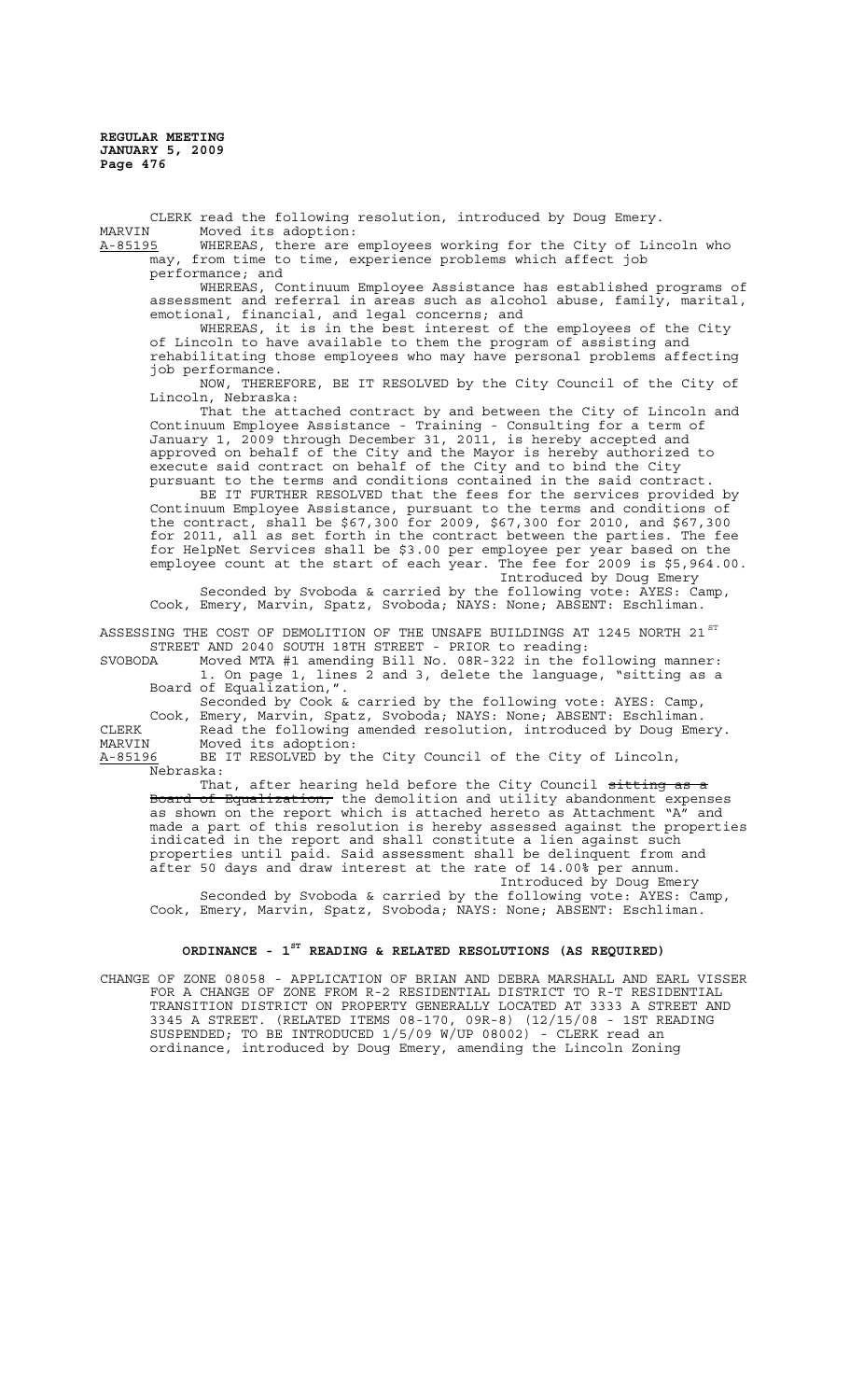District Maps adopted by reference and made a part of Title 27 of the Lincoln Municipal Code, pursuant to Section 27.05.020 of the Lincoln Municipal Code, by changing the boundaries of the districts established and shown thereon, the first time.

- USE PERMIT 08002 APPEAL OF LINDA M. WITFOTH FROM THE PLANNING COMMISSION APPROVAL OF USE PERMIT 08002 TO ALLOW OFFICE AND RESIDENTIAL USES AS PERMITTED USES ON PROPERTY LOCATED AT 3333 A STREET AND 3345 A STREET. (RELATED ITEMS 08-170, 09R-8) (ACTION DATE: 1/26/09)
- VACATION 08004 VACATING PORTIONS OF VINE STREET, S STREET, NORTH 20  $^{\texttt{TH}}$ STREET, R STREET, NORTH 18TH STREET, THE EAST-WEST ALLEY IN NORTH 20TH STREET, AND THE EAST-WEST ALLEY IN NORTH 18TH STREET NORTH OF VINE STREET, GENERALLY LOCATED BETWEEN NORTH 18TH STREET AND NORTH 22ND STREET, GENERALLY LOCATED BETWEEN NORTH 18TH STREET AND NORTH 22ND<br>STREET AND R STREET TO VINE STREET - CLERK read an ordinance, introduced by Dan Marvin, vacating portions of Vine Street, S Street, North 20 $^{\rm th}$ Street, R Street, North 18th Street, the east-west alley located between North  $20^{\text{th}}$  Street and North  $22^{\text{nd}}$  Street, and the east-west alley north of Vine Street, generally located between North 18<sup>th</sup> Street and North 22<sup>nd</sup> Street, R Street to Vine Street, and retaining title thereto in the City of Lincoln, Lancaster County Nebraska, the first time.
- MISC. 08014 VACATING A PORTION OF THE HYDE PARK 1ST ADDITION FINAL PLAT AND ADJACENT PUBLIC RIGHT-OF-WAY INCLUDING PAWNEE STREET, 7TH STREET AND THE NORTH/SOUTH ALLEY THEREIN, GENERALLY LOCATED AT SOUTH 6TH STREET AND VAN DORN STREET - CLERK read an ordinance, introduced by Dan Marvin, vacating a portion of Hyde Park  $1^{\text{st}}$  Addition including all internal abutting right-of-way, generally located at South  $6^{th}$  Street and Van Dorn Street, Lincoln, Lancaster County, Nebraska, and retaining title thereto in the City of Lincoln, Nebraska, the first time.
- CHANGE OF ZONE 08059 AMENDING CHAPTER 27.69 OF THE LINCOLN MUNICIPAL CODE RELATING TO SIGNS BY AMENDING SECTIONS 27.69.047 AND 27.69.049 TO ELIMINATE RESTRICTIONS REGARDING THE LOCATION OF SIGNS WITHIN 660 FEET OF A DESIGNED INTERSTATE AND REPEALING SECTIONS 27.69.047 AND 27.69.049 AS HITHERTO EXISTING - CLERK read an ordinance, introduced by Dan Marvin, amending Chapter 27.69 of the Lincoln Municipal Code relating to Signs by amending Sections 27.69.047 and 27.69.049 to eliminate restrictions regarding the location of signs within 660 feet of a designated interstate; and repealing Sections 27.69.047 and 27.69.049 of the Lincoln Municipal Code as hitherto existing, the first time.
- CHANGE OF ZONE 08060 AMENDING CHAPTER 27.03 OF THE LINCOLN MUNICIPAL CODE RELATING TO ZONING CODE DEFINITIONS BY ADDING A NEW SECTION NUMBERED 27.03.634 TO PROVIDE A DEFINITION FOR TRUCK STOP; AMENDING SECTIONS 27.39.020 AND 27.43.020 OF THE LINCOLN MUNICIPAL CODE RELATING TO PERMITTED USES IN THE H-1 INTERSTATE COMMERCIAL DISTRICT AND H-3 HIGHWAY COMMERCIAL DISTRICT, RESPECTIVELY, TO ADD TRUCK STOPS AS A PERMITTED USE IN SAID DISTRICT; AND REPEALING SECTION 27.39.020 AND 27.43.020 AS HITHERTO EXISTING - CLERK read an ordinance, introduced by Dan Marvin, amending Chapter 27.03 of the Lincoln Municipal Code relating to zoning code definitions by adding a new section numbered 27.03.634 to provide a definition for truck stop; amending Sections 27.39.020 and 27.43.020 of the Lincoln Municipal Code relating to permitted uses in the H-1 Interstate Commercial District and H-3 Highway Commercial District, respectively, to add truck stops as a permitted use in said districts; and repealing Sections 27.39.020 and 27.43.020 of the Lincoln Municipal Code as hitherto existing, the first time.
- CHANGE OF ZONE 08062 APPLICATION OF LIGHTHOUSE FOR A CHANGE OF ZONE FROM R-4 RESIDENTIAL DISTRICT TO R-6 RESIDENTIAL DISTRICT, ON PROPERTY GENERALLY LOCATED EAST OF THE SOUTHEAST CORNER OF SOUTH 26TH STREET AND N STREET - CLERK read an ordinance, introduced by Dan Marvin, amending the Lincoln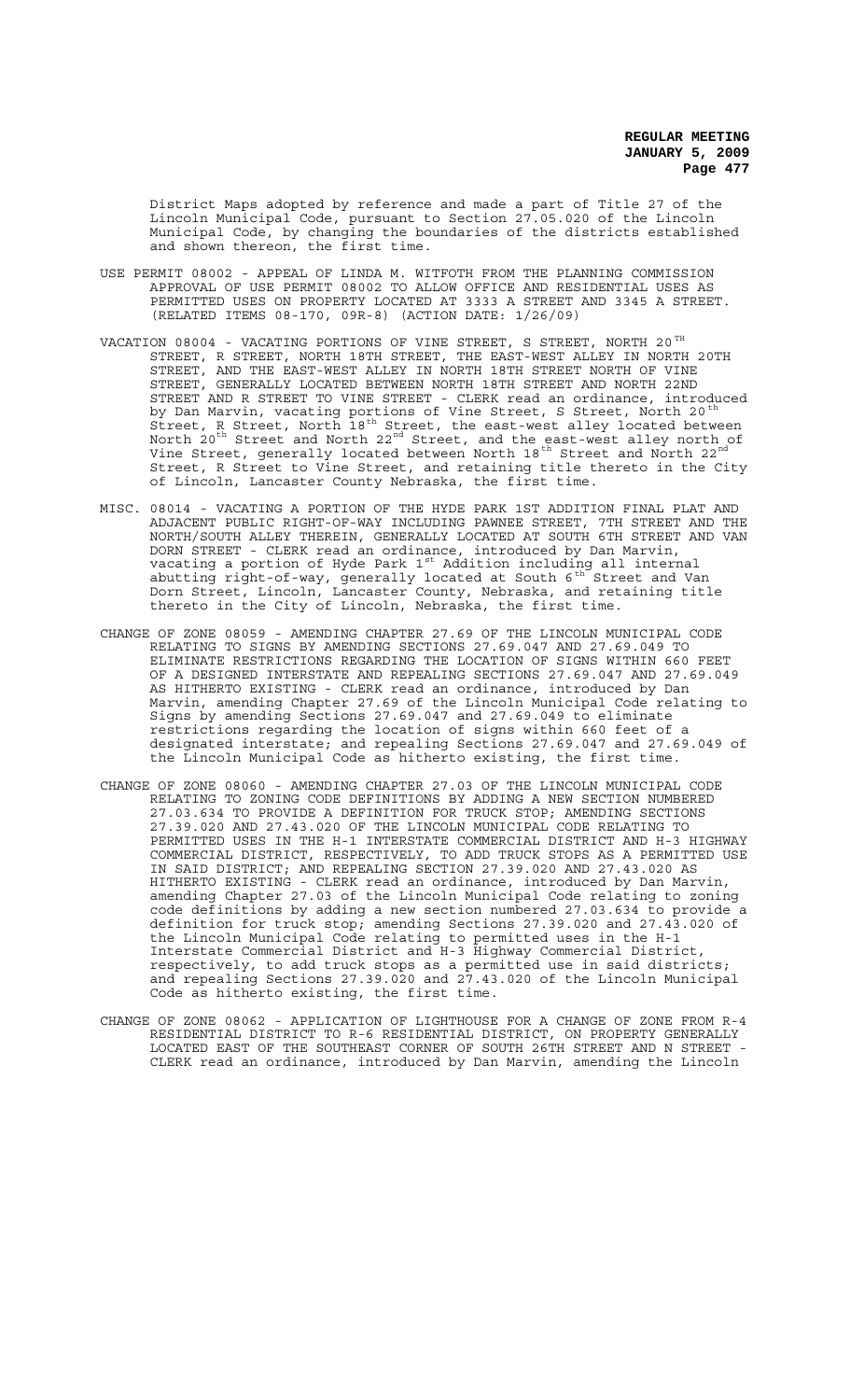> Zoning District Maps adopted by reference and made a part of Title 27 of the Lincoln Municipal Code, pursuant to Section 27.05.020 of the Lincoln Municipal Code, by changing the boundaries of the districts established and shown thereon, the first time.

CHANGE OF ZONE 08063 - AMENDING SECTION 27.69.090 OF THE LINCOLN MUNICIPAL CODE RELATING TO PERMITTED SIGNS FOR CHURCHES, SCHOOLS AND COMMUNITY PLAYHOUSES TO CONDITIONALLY ALLOW AN ELECTRONIC CHANGEABLE COPY SIGN FRONTING ON AN ARTERIAL STREET; AND REPEALING SECTION 27.69.090 AS HITHERTO EXISTING - CLERK read an ordinance, introduced by Dan Marvin, amending Section 27.69.090 of the Lincoln Municipal Code relating to permitted signs for churches, schools and community playhouses to conditionally allow an electronic changeable copy sign fronting on an arterial street; and repealing Section 27.69.090 of the Lincoln Municipal Code as hitherto existing, the first time.

**ORDINANCES - 3RD READING & RELATED RESOLUTIONS (as required) - NONE**

#### **REGISTERED TO SPEAK SESSION - NONE**

### **OPEN MICROPHONE SESSION - NONE**

#### **MISCELLANEOUS BUSINESS**

#### **PENDING -**

- CHANGE OF ZONE 08045 AMENDING SECTIONS 27.19.030, 27.21.030, 27.23.030, 27.24.030, 27.27.025 AND 27.67.040 OF THE LINCOLN MUNICIPAL CODE TO CLARIFY THAT GROUP HOMES MUST COMPLY WITH ALL APPLICABLE STATE AND LOCAL CODE REQUIREMENTS AND TO ADD DOMICILIARY CARE FACILITY AND ELDERLY OR RETIREMENT HOUSING AS A CONDITIONAL PERMITTED USE IN THE R-5, R-6, R-7, R-8, AND O-3 ZONING DISTRICTS, AND REPEALING SECTIONS 27.19.030, 27.21.030, 27.23.030, 27.24.030, 27.27.025 AND 27.67.040 AS HITHERTO EXISTING. (9/29/08 - PLACED ON PENDING INDEFINITELY) (BILL NO. 08- 166/ORDINANCE NO. 19191 PASSED 12/15/08 - MOTION TO WITHDRAW REQUIRED) SVOBODA Moved to Withdraw Bill No. 08-131.
- Seconded by Marvin & carried by the following vote: AYES: Camp, Cook, Emery, Marvin, Spatz, Svoboda; NAYS: None; ABSENT: Eschliman. The ordinance, having been **WITHDRAWN**, was assigned the File **#38-4582** & was placed on file in the Office of the City Clerk.
- APPROVING A COOPERATIVE AGREEMENT BETWEEN THE NEBRASKA DEPARTMENT OF ENVIRONMENTAL QUALITY AND THE CITY OF LINCOLN REGARDING STATE OF NEBRASKA GRANT FUNDING FROM THE STORMWATER MANAGEMENT PLAN. (12/1/08 - PLACED ON PENDING INDEFINITELY) (REQUEST TO REMOVE FROM PENDING FOR P.H.  $&$  ACTION  $1/12/09$ <br>SVORODA Moved to ba

Moved to have Bill No. 08R-297 removed from Pending for Public Hearing and Action on 1/12/09.

Seconded by Marvin & carried by the following vote: AYES: Camp, Cook, Emery, Marvin, Spatz, Svoboda; NAYS: None; ABSENT: Eschliman.

CAMP Moved to extend the remainder of the Pending List to January 12, 2009. Seconded by Marvin & carried by the following vote: AYES: Camp,

Cook, Emery, Marvin, Spatz, Svoboda; NAYS: None; ABSENT: Eschliman.